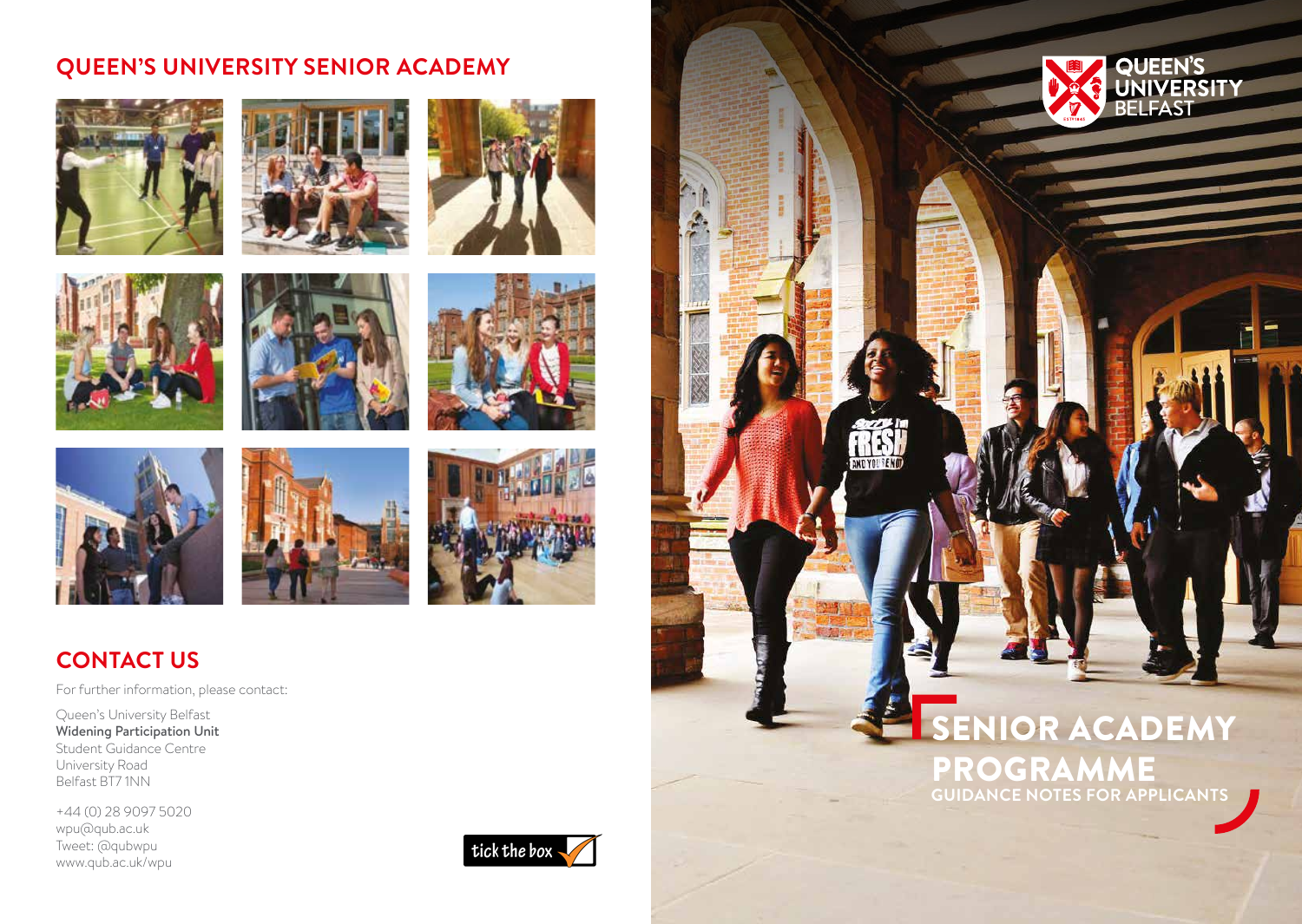

# **THE PROGRAMME: COMPULSORY ELEMENTS**

The Queen's Senior Academy Programme supports students who have the potential to secure a place at university, regardless of economic or social background. The two year programme offers young people from non-selecting secondary schools and further education colleges the chance to take part in a range of activities aimed at introducing and preparing them for university life. These include academic skills workshops, lectures, seminars and a three day university residential.

Current undergraduate and postgraduate students are closely involved in the programme, offering both general and academic support throughout. Students are also entitled to up to 30 hours of one-to-one subject-specific tuition.

Participation in the two year Senior Academy Programme increases knowledge and understanding of what it is like to be a student at university, supporting the transition from school or college, to life as an undergraduate student.

# **ELIGIBILITY**

In 2018/2019 we have 50 places available on the Senior Academy Programme at Queen's University.

### To be eligible to apply applicants must be:

- In full-time education, currently studying a two year, level 3 qualification e.g. A' Levels or acceptable equivalent (e.g. BTEC/OCR.)
- Attending a Northern Ireland, non-selecting secondary school or College of Further Education.
- Have at least five A\* C grades at GCSE (or equivalent e.g. GNVQ, BTEC) including English Language\* and Maths\*
- Neither parent should have attended university or obtained an undergraduate degree or equivalent in the UK, Ireland or abroad\*\*

Applicants with brothers/sisters who have completed a higher education course or who are presently in higher education are still eligible, as are applicants who have family members outside of the immediate family (e.g. grandparents, cousins, aunts, uncles) in higher education.

\*Students can be retaking one or both of these subjects and still be part of the programme.

\*\*If a parent is currently studying for their first degree or has graduated within the last five years, applications will still be considered.

#### In addition, applicants must also meet at last one or more of the following eligibility criteria:

- Have an annual household income of £19,203 or less.
- Be in receipt of Educational Maintenance Allowance (EMA).
- Have a disability or an additional learning need (please see further information on application form).
- Be the main carer for a family member or dependant.

As part of the University's ongoing commitment to Care Leavers, students currently living in care or who are care-experienced, are automatically eligible for the programme, regardless of meeting any other criteria.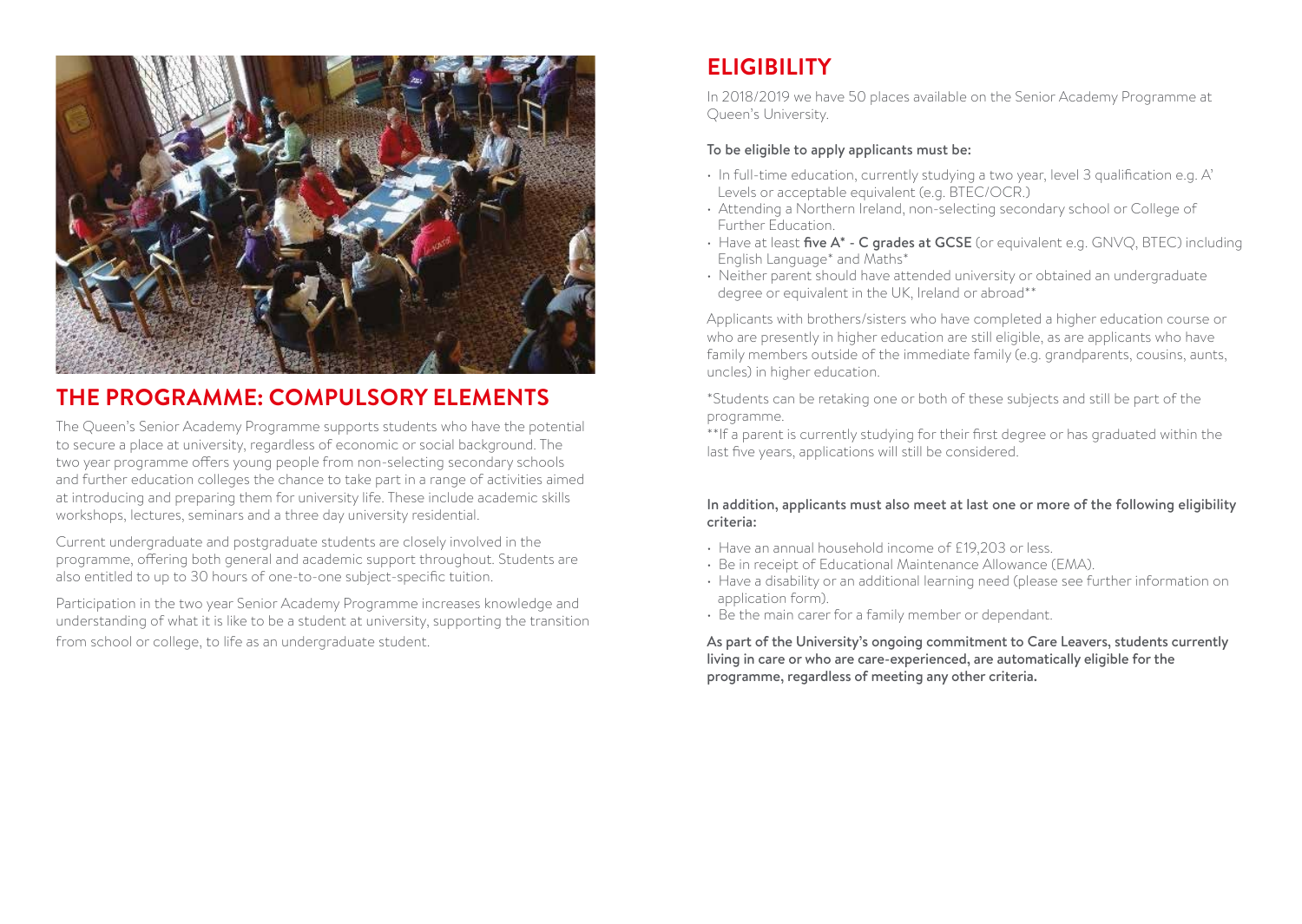# **OUR ROLE: SUPPORTING STUDENTS**

The aim of the Queen's Senior Academy is to support students who show the motivation and commitment to achieve their academic potential. We endeavour to provide the best environment for students to learn about university life, in addition to developing the academic skills needed for undergraduate study. One of the key aspects of university life is independent study, and Academy students will be given the opportunity to develop skills that will help them take responsibility for their own learning, as well as managing their time effectively in order to meet deadlines. Having an individual subject-specific tutor will further develop knowledge of their subject(s) through the support of one-to-one tuition. (Over 70% of our 2016-17 students maintained or improved their grades with 20+ hours' of tuition).

### **OUR EXPECTATIONS: PERSONAL COMMITMENT AND RESPONSIBILITY**

To ensure that you get all the benefits of being part of the Senior Academy, we do require a high level of commitment from students. There are compulsory elements that students must attend, including the Summer Residential, in order to maintain their place on the programme and access the tutoring provision. Students are entitled to a maximum of 30 hours of subject-specific tuition at a time and venue that suits their own personal circumstances.

Whereas the tutoring and mentoring are not a compulsory element of the programme, it is strongly advised that this opportunity is utilised by each Academy participant, as competition for university places is extremely high, and making use of these resources helps with both exam preparation and performance.

# **PROGRAMME: COMPULSORY AND OPT-IN**

In order to derive maximum benefit, students must attend all compulsory elements of the programme. These core activities will be held between April and August 2018, in addition to a revision session in preparation for students' exams in 2019. It is important that students ensure they are available on the compulsory dates highlighted before submitting an application. If a student is offered a place on the programme and later informs us of a family holiday, sporting event or extracurricular school/college activity which clashes with any of our compulsory dates, they will not be able to continue on the programme or access tutoring and their place will be forfeited. We will always do our best to support students with extenuating circumstances.

# **HOW TO APPLY**

Applications for the Senior Academy Programme will open on Monday, 22 January 2018. The application pack will be available on the Queen's University. Senior Academy web page and information will also be sent to each Academy participating school and college. Completed application forms should be submitted by 11.59pm on Friday, 9 February 2018. We will use the information provided on your application in the selection process for a place on the Queen's Senior Academy Programme.

When shortlisting applicants we will look for candidates who demonstrate the following:

- You are studying the required level 3 qualifications to facilitate progress into higher education
- You meet the GCSE entry requirements, or show evidence that you are working towards this
- Motivation to learn more about university life and undergraduate study
- Satisfactory references from your school/college supporting your application

# **THE PERSONAL STATEMENT**

The personal statement allows you to tell us why you want to be part of the Queen's Senior Academy, how you will contribute and what you are hoping to achieve through the programme. This is your chance to tell us all about you.

The application form must be supported by a member of staff in your 6th form or college. This could be a Head of Year, subject teacher or another member of staff, but they must be able to provide the following information:

- Which of the eligibility criteria you meet
- Comment on your academic suitability for the programme and where available, your predicted grades

Applicants will be contacted by the Senior Academy team to confirm their application has been received. Shortlisted applicants will meet the team between February and March 2018, in their own school/college, to discuss the programme in more detail.

- Successful applicants will be informed of our decision during the week beginning Monday, 9 April 2018
- The Senior Academy's first Welcome and Induction event will take place on Friday, 27 April 2018